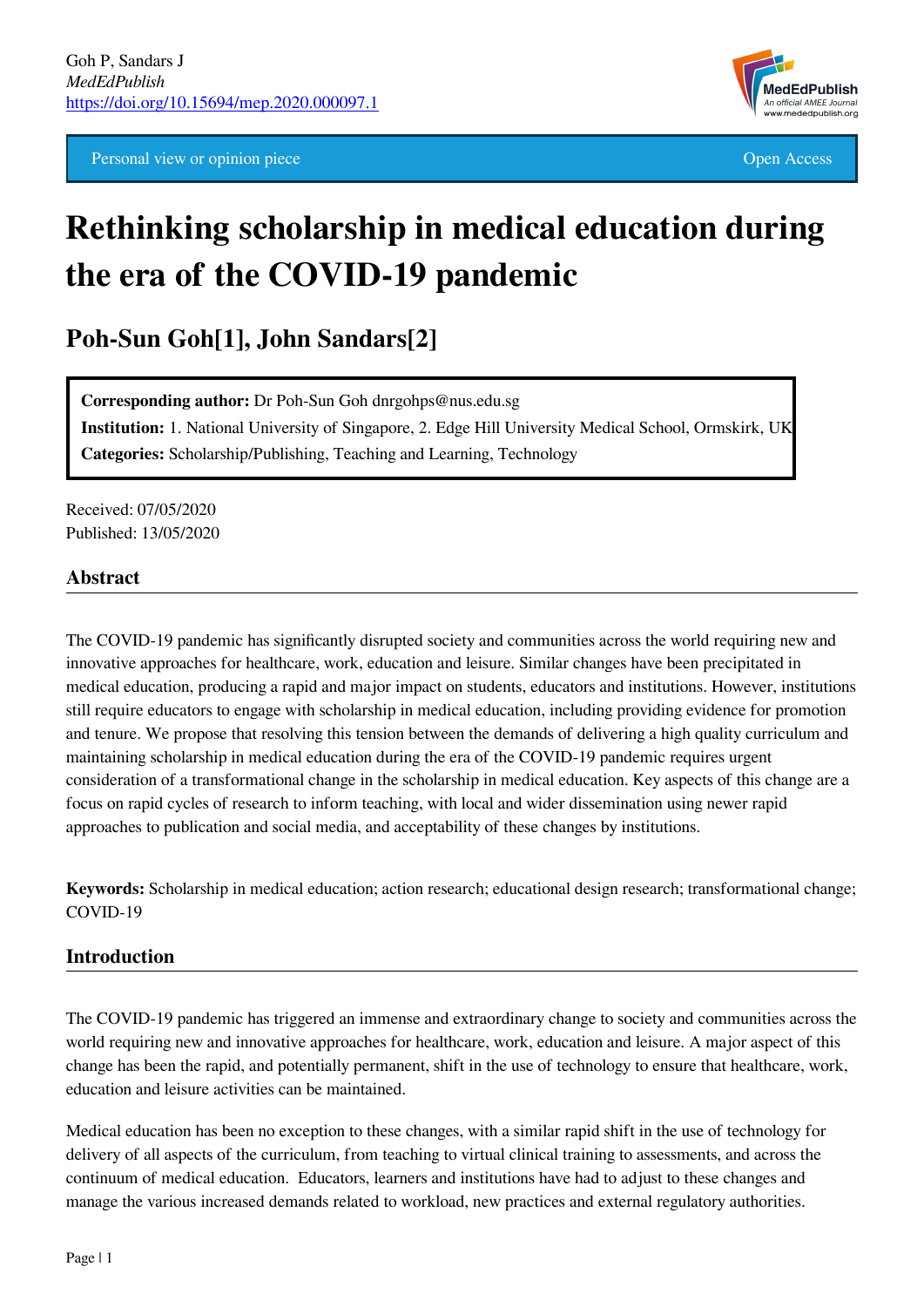

However, at the same time, educators are expected to continue their active engagement with scholarship in medical education, including providing evidence for promotion and tenure.

In this Personal View, we propose that a transformational change in how we consider scholarship in medical education during the era of the COVID-19 pandemic is urgently required. We consider that this change can help to reduce the tension between the demands of rapidly responding to the demands of maintaining the delivery of a high quality curriculum and the need to continue with scholarship in medical education.

# **Scholarship in medical education**

Our understanding of scholarship in medical education has been informed by several authors, with each providing different key components. Boyer (1990) described four categories of scholarship: discovery and creation, integration, application and teaching. Several criteria of how scholarship can be assessed were proposed by Glassick (2000), including clear goals, adequate preparation, appropriate methods, significant results, clear presentation, and reflective critique. Additional features were presented by Hutchings and Shulman (1999), including wider dissemination in a form suitable for review and evaluation, which is accessible for exchange with other members of education community. Institutions have widely adopted these different components of scholarship and there is an expectation that medical educators engage in the entire process and provide appropriate evidence of this process.

Scholarship in medical education is often an iterative cycle, with the experience of teaching identifying problems which leads to a research phase of discovery for the creation of new knowledge and understanding about the problem. These findings can lead to the innovation of new approaches for teaching through the process of integration with a variety of sources of knowledge, including colleagues and a review of the literature. Following application of the new approach to teaching, the cycle can be repeated (see Figure 1). Throughout the iterative cycle, there are opportunities to evidence scholarship through scholarly outputs, such as producing and disseminating an article that describes the intervention and findings.

**Figure 1**: The iterative scholarship cycle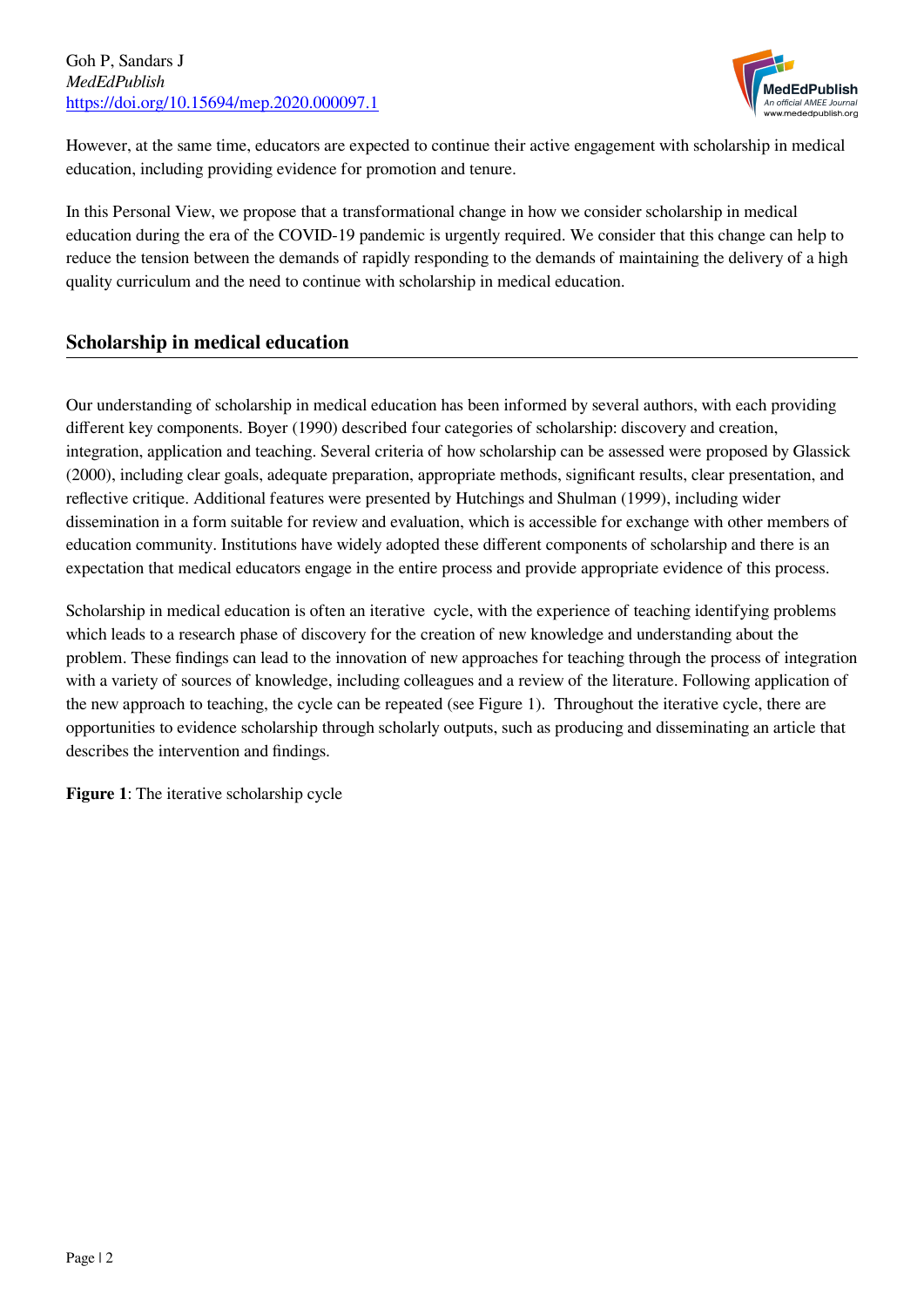



# **The challenge of scholarship in the era of the COVID-19 pandemic**

The rapidity of the evolving disruption and response evoked by the COVID-19 pandemic on medical education requires educators, and also institutions, to constantly monitor and make changes to ensure that the delivery of the curriculum is appropriate and achieving its vision, aims and intended outcomes. The process of monitoring progress identifies problems that are key to initiating the scholarship cycle. However, over time, these problems are likely to move from being simple to complex. Alternative methods for research, such as action research and educational design research, which use rapid cycles of investigation and implementation, will be required to answer these problems, but these methods are less familiar to institutions and also to the editors and peer reviewers of many journals. In addition, the dissemination required for evidence of scholarship through publications in high impact journals can be a lengthy process, even in those journals with early pre-publication, and these journals also usually do not have open access.

#### *Research for scholarship*

The COVID-19 pandemic has required increased use of online methods to deliver the curriculum and Satya Nadella, Microsoft's Chief Executive Officer, has observed "two years worth of digital transformation in two months" (Spataro, 2020). A curriculum can be considered as a syllabus of content and the variety of methods to achieve predefined learning outcomes. However, a curriculum is also an expression of the core values of the institution, such as equity for the learners and social accountability.

Several categories of problems are recognised but an important distinction can be made between simple and complex (Snowdon, 1999). Simple problems identified through online delivery of the curriculum will have simple research questions, such as what is the impact of student learning outcomes by the use of videos created from PowerPoint presentations. A single iterative research cycle can help to answer the question but also inform further development of the use of videos. However, complex problems identified through online delivery will be more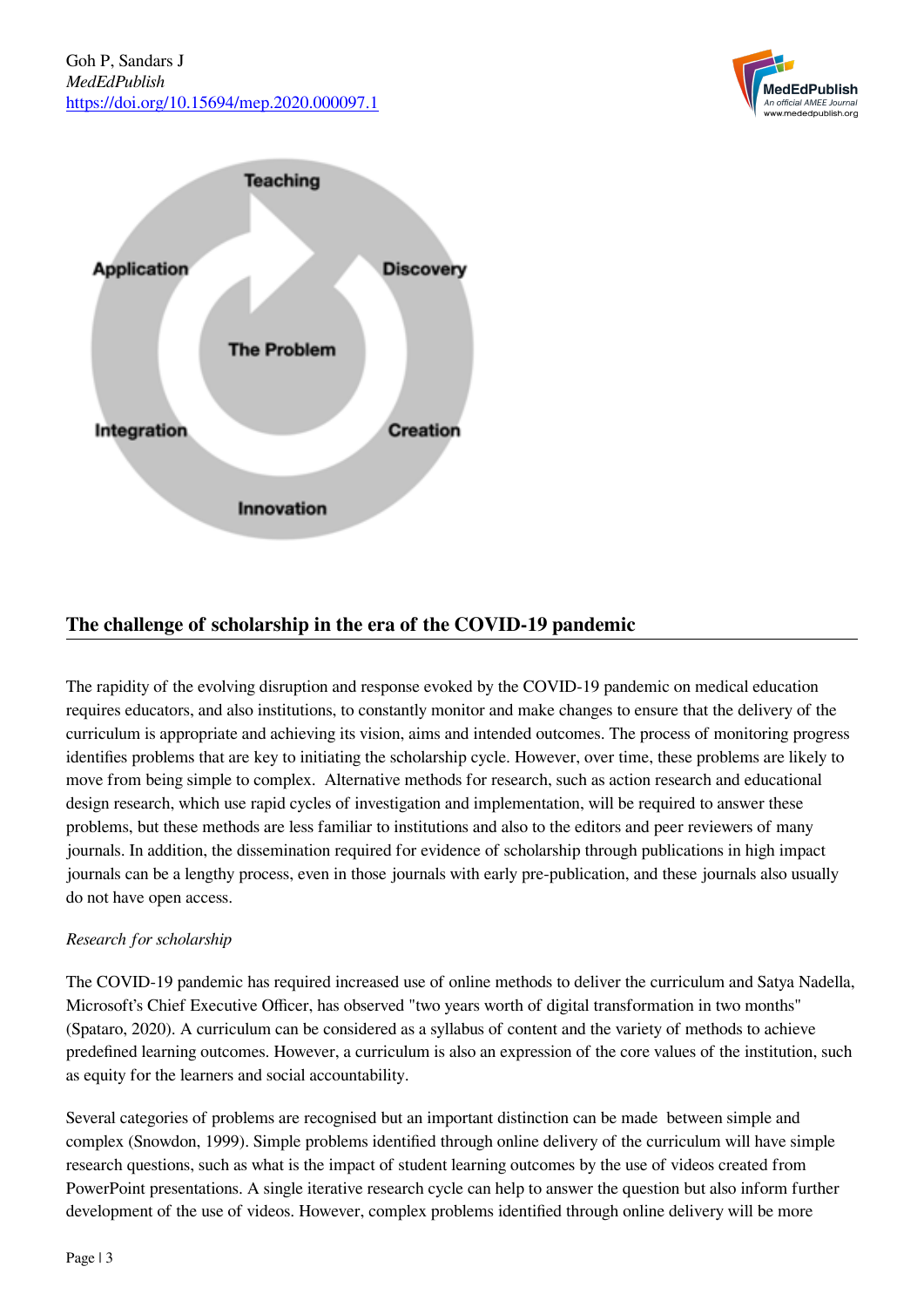

difficult to research, such as how can equity for learners be maintained when there are multiple –inter-related factors contributing to equity (such as gender, socio-economic circumstances and cultural background). Effective online delivery of the curriculum also has multiple inter-related factors that have to be aligned in the design and implementation phase of the intervention, including the learner, the educator, the intended educational outcomes, the content, the available technology, the instructional design and the organisational context (Sandars *et.al*., 2020). For complex problems, iterative research methods over several cycles are essential to increasingly modify the educational intervention to ensure that it is effective (Hanington and Martin, 2019). An essential aspect of this iterative approach is the use of design thinking to produce and innovate creative potential solutions (Badwan *et al*., 2018). Because of the rapidly evolving impact of the COVID-19 pandemic on medical education, these iterative cycles also have to rapidly conducted.

#### *Dissemination for scholarship*

Dissemination of scholarly outputs, which are essential for the demonstration of scholarship in medical education, has relied mainly on journals and conferences but the frequency and time required for publication has become increasingly inappropriate to inform the wider community of medical educators who need timely new knowledge to inform their responsibilities for delivery of the curriculum. In addition, many journals and conference presentations are not open access and this limits the reach of global dissemination, especially for low and middle income countries.

# **Responding to the challenge of scholarship in the era of the COVID-19 pandemic**

Our recommendations for responding to the challenge can be considered within three major themes: research for scholarship, dissemination for scholarship and the institution.

## *Research for scholarship*

The highly iterative nature of action research and educational design research will likely add to, and accelerate, the scholarship of discovery and creation (Coghlan and Brannick, 2019; McKenney and Reeves, 2018). Many of the criticisms about action research and educational design research, especially about their appropriateness for scholarship, are about the rigor of the data collection and analysis but this can be easily rectified by careful attention to detail, such as following standard guidance on performing qualitative and quantitative research.

Action research and educational design research have the intention to simultaneously implement an educational intervention (action) and to understand the various factors that contribute to the educational impact of the intervention (research). Through iterative cycles, the intervention is evaluated and modified to achieve its intended impact and each cycle of planning, implementation and evaluation informs the next cycle (see Figure 2).

**Figure 2**: The iterative research cycle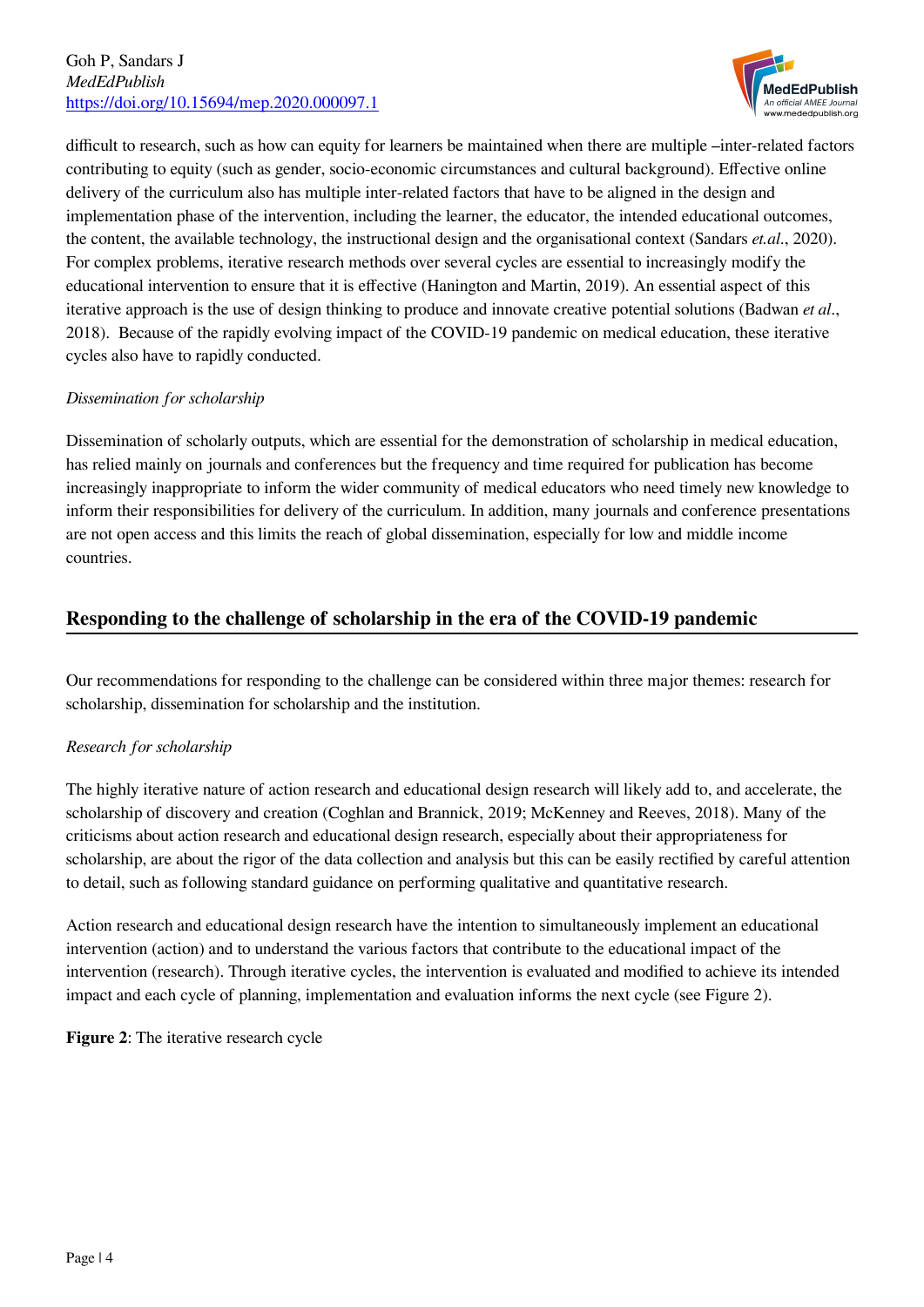



The research component, which is the creation of new knowledge and understanding though the evaluations, can directly inform the development of teaching but also the findings can be more widely disseminated to inform the work of other medical educators.

#### *Dissemination for scholarship*

Providing evidence of scholarship through scholarly outputs in medical education is a high priority for most institutions and subsequently for most educators. The use of technology to support educational scholarship has been called digital scholarship (Goh and Sandars, 2019). There are several online approaches for rapid publishing and dissemination, especially open access publication and social media. Opportunities for rapid open access publishing has become increasingly available, with some offering pre-publication peer review and others offering postpublication peer-review. Similarly, there has been increasing opportunities using a variety of social media, such as Facebook and Twitter. There are well established metrics to inform digital scholarship and educators can create portfolios to curate these metrics as evidence (Cabrera *et al*., 2017).

An important aspect of the dissemination of scholarly works is to ensure that it supports decision-making about their teaching and delivery of the curriculum, such as ensuring that scholarly outputs will focus on examining what works and what does not work from their experience of the interventions. More explicit reporting of this information, including helping and hindering factors, can be facilitated by the use of templates, such as SQUIRE-EDU (Standards for QUality Improvement Reporting Excellence in Education) (Ogrinc *et al*., 2019) or TIDieR (Template for Intervention Description and Replication) (Cotterill *et. al.*, 2019).

#### *The institution*

There are important challenges for institutions in the implementation of our proposed transformational change for scholarship in medical education. The main challenges are likely to be greater acceptance of the action research or design research paradigm and also recognition of the evidence and metrics of scholarship which are produced from dissemination in open access publications and social media. Acceptance of these challenges is essential for taking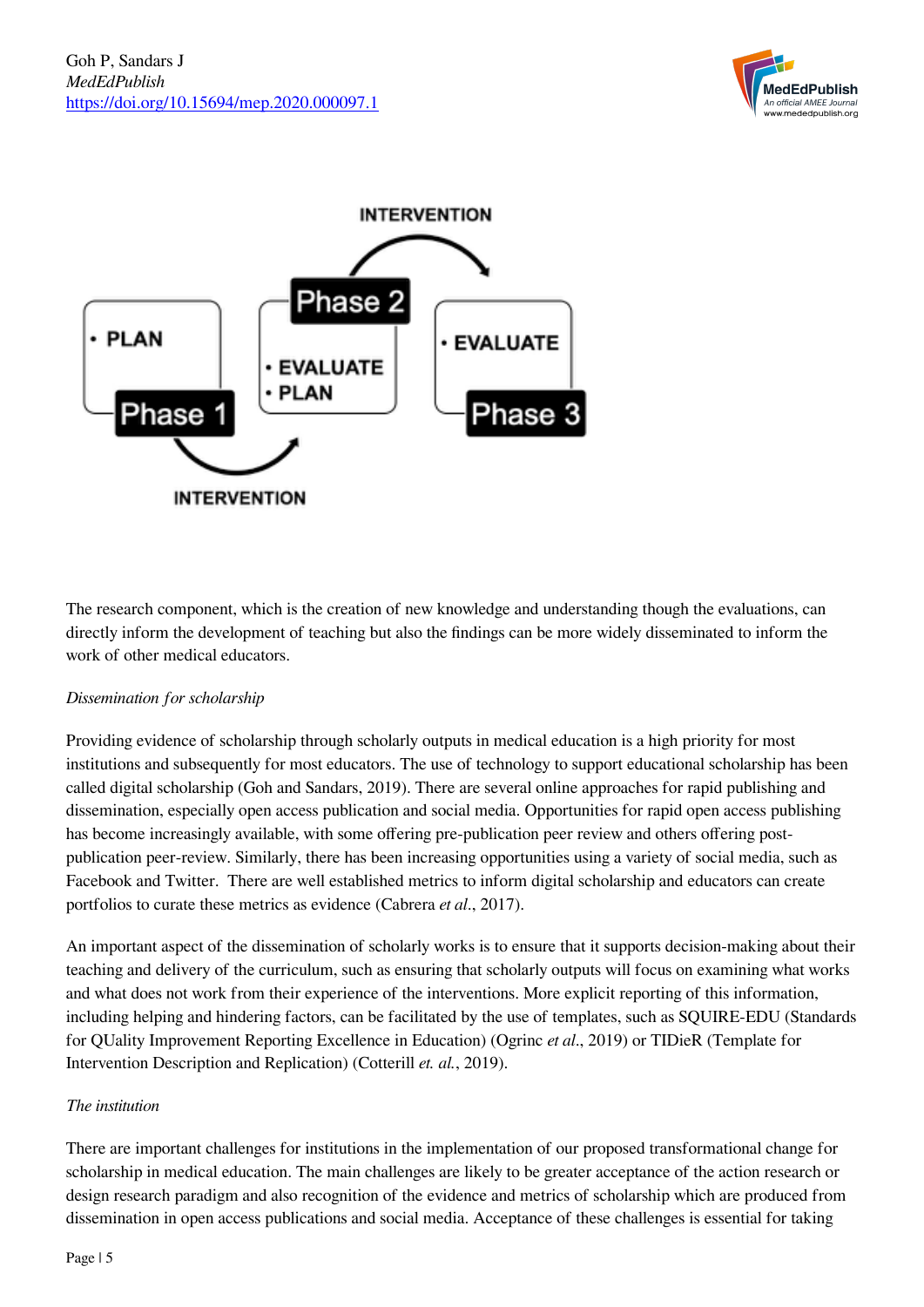

full advantage of the rapid cycle iterative investigation and evaluation cycles that underpin the action research and design research paradigm. This evolution will need training and time to fully adopt, for senior faculty and academic administrators.

Educators will also need to have sufficient time to continue their scholarly activities. In an environment with multiple demands, including healthcare, teaching, academic and family, it is essential that opportunities for research and dissemination are both relevant to the urgent need to deliver the curriculum but can also satisfy the demands of the institution to evidence scholarship in medical education. An important opportunity of combining teaching with research are learning communities of educators, with demonstrable impact on the academic achievement of learners (Vescio *et al.*, 2008).

## **Conclusion**

The COVID-19 pandemic has significantly disrupted medical education, producing a rapid and major impact on students, educators and institutions. However, institutions still require educators to engage with scholarship in medical education, including providing evidence for promotion and tenure. We propose that resolving this tension between the demands of delivering a high quality curriculum and maintaining scholarship in medical education during the era of the COVID-19 pandemic requires urgent consideration of a transformational change in the scholarship in medical education. Key aspects of this change are a focus on rapid cycles of research to inform teaching, with local and wider dissemination using newer rapid approaches to publication and social media. There are important challenges for institutions in the implementation of our proposed transformational change. Resolving these challenges has important implications for both the scholarship of medical education during the COVID-19 pandemic but also there are likely to be long term permanent changes in how both educators and their institutions conceptualise and engage in scholarship.

## **Take Home Messages**

- The COVID-19 pandemic has produced rapid and evolving changes in the delivery of the curriculum
- We propose that scholarship in medical education, with the need to engage with research and produce evidence, requires a transformational change
- Rapid iterative cycles of research by action research and education design research are more appropriate
- Dissemination of scholarly work in rapidly changing environments requires fast and open access publication
- There are important challenges for institutions in the implementation of our proposed transformational change

# **Notes On Contributors**

**Poh Sun Goh**, MBBS, FRCR, FAMS, MHPE, FAMEE, is an Associate Professor and Senior Consultant Radiologist at the Yong Loo Lin School of Medicine, National University of Singapore, and National University Hospital, Singapore. He is a graduate of the Maastricht MHPE program, a member of the AMEE TEL committee, and a Fellow of AMEE. ORCiD: [http://orcid.org/0000-0002-1531-2053](https://orcid.org/0000-0002-1531-2053)

**John Sandars** MB ChB (Hons), MSc, MD, MRCP, MRCGP, FAcadMEd, CertEd, FHEA is Professor of Medical Education and Director of Medical Education Innovation and Scholarship at Edge Hill University Medical School,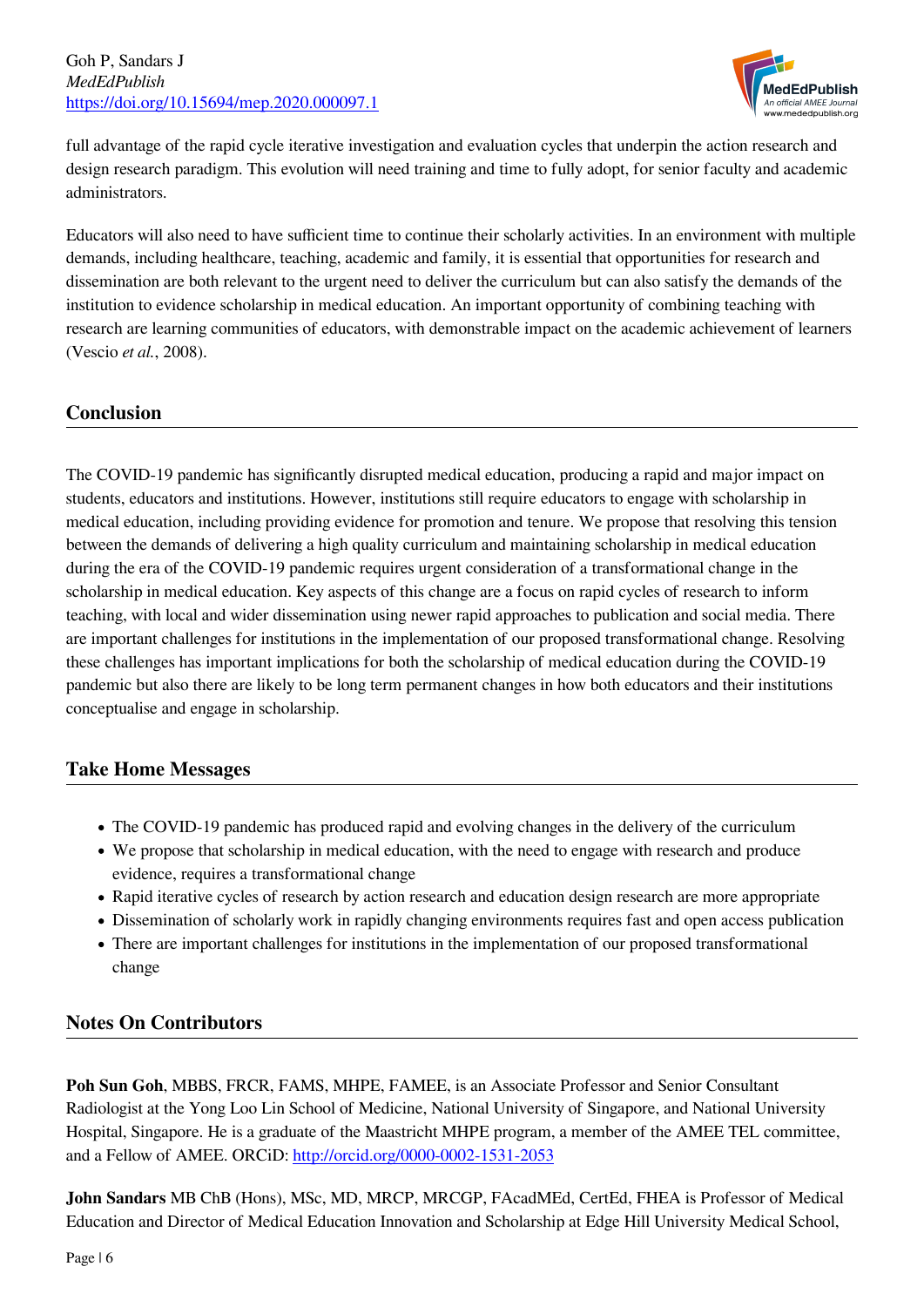Goh P, Sandars J *MedEdPublish* <https://doi.org/10.15694/mep.2020.000097.1>



Ormskirk, UK, and is Co-Chair of the AMEE Technology Enhanced Learning Committee. ORCiD: [http://orcid.org/0000-0003-3930-387X](https://orcid.org/0000-0003-3930-387X)

### **Acknowledgements**

Figure 1. Source: the author, Poh-Sun Goh.

Figure 2. Source: the author, John Sandars.

#### **Bibliography/References**

Badwan, B., Bothara, R., Latijnhouwers, M., Smithies, A., *et al.* (2018) 'The importance of design thinking in medical education', *Medical Teacher,* 40(4), pp. 425-6.<https://doi.org/10.1080/0142159X.2017.1399203>

Boyer, E. L. (1990) *Scholarship Reconsidered: Priorities of the Professoriate* Princeton, NJ: Carnegie Foundation for the Advancement of Teaching.

Cabrera, D., Vartabedian, B. S., Spinner, R. J., Jordan, B. L., *et al*. (2017) 'More than likes and tweets: creating social media portfolios for academic promotion and tenure'. *Journal of Graduate Medical Education*, 9(4), pp. 421-425. <https://doi.org/10.4300/JGME-D-17-00171.1>

Coghlan, D. and Brannick, T. (2019) *Doing action research in your own organization*. London: SAGE Publications Limited.

Cotterill, S., Knowles, S., Martindale, A. *et al.* (2018) 'Getting messier with TIDieR: embracing context and complexity in intervention reporting', *BMC Medical Research Methodology,* 18, pp. 12. <https://doi.org/10.1186/s12874-017-0461-y>

Glassick, C. E. (2000) 'Boyer's expanded definitions of scholarship, the standards for assessing scholarship, and the elusiveness of the scholarship of teaching'. *Academic Medicine,* 75(9), pp. 877-80. <https://doi.org/10.1097/00001888-200009000-00007>

Goh, P. S. and Sandars J. (2019). 'Digital Scholarship – rethinking educational scholarship in the digital world', *MedEdPublish*, 8, [2], 15.<https://doi.org/10.15694/mep.2019.000085.1>

Hanington, B. and Martin, B. (2019) *Universal Methods of Design Expanded and Revised: 125 Ways to Research Complex Problems, Develop Innovative Ideas, and Design Effective Solutions*. Beverly, Massachusetts: Rockport Publishers.

Hutchings, P. and Shulman, L. S. (1999) 'The Scholarship of Teaching: New Elaborations, New Developments, Change',*The Magazine of Higher Learning,* 1:5, pp. 10-15. <https://doi.org/10.1080/00091389909604218>

McKenney. S. and Reeves, T. C. (2018) *Conducting educational design research*. New York: Routledge.

Ogrinc, G., Armstrong, G. E., Dolansky, M. A., Singh, M. K. *et al*. (2019) 'SQUIRE-EDU (Standards for QUality Improvement Reporting Excellence in Education): Publication Guidelines for Educational Improvement', *Academic*